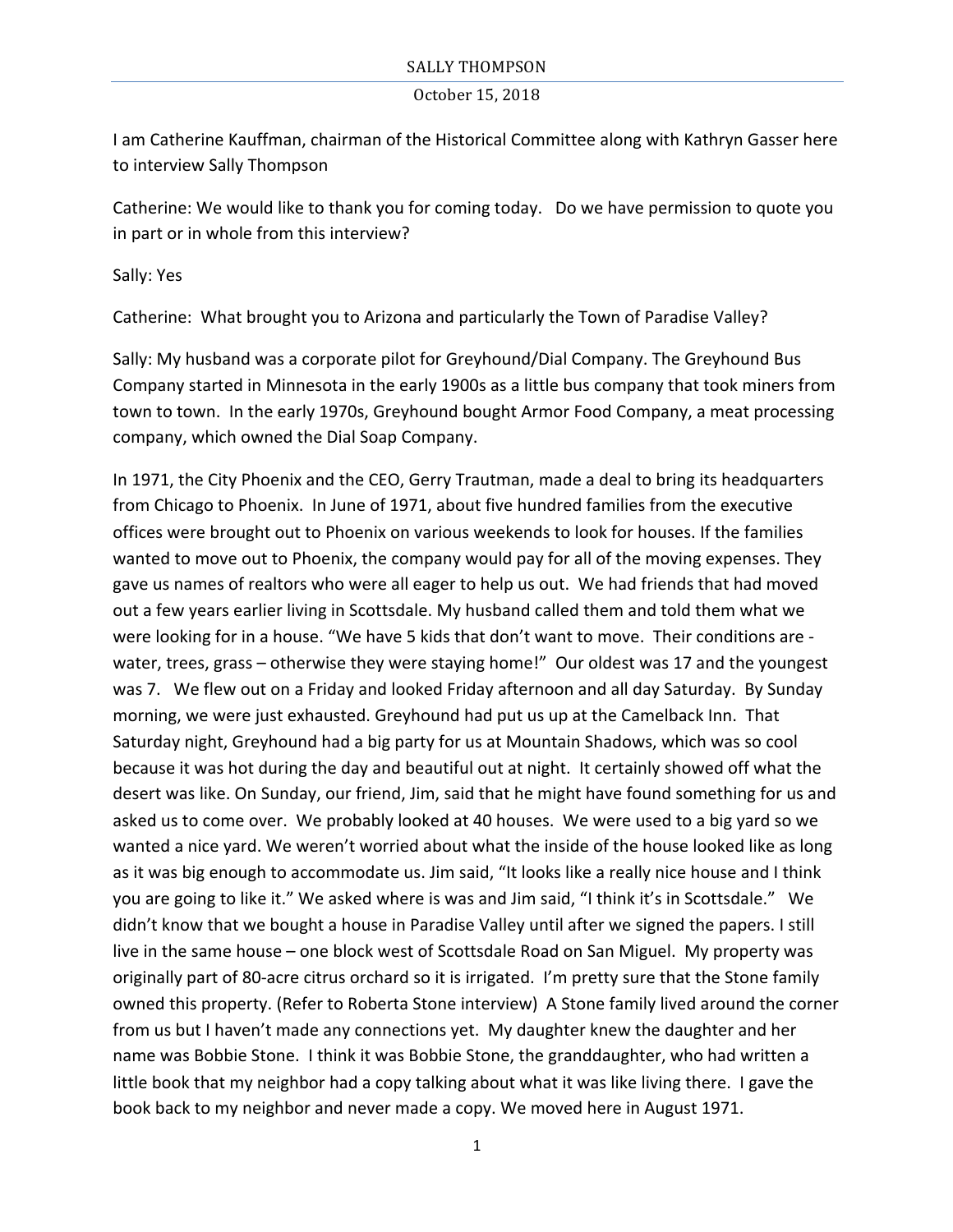The first Christmas we were out here, our neighbors decided to have a Christmas Eve party because there were so many new families. My husband had to leave that afternoon. I asked him where he was going and he said he didn't know. I asked him when he'd be home and he said he didn't know. I said is this something serious and he said he thought so. So here I am introducing myself, and my kids, to the neighbors. They were asking where is your husband? I said, "Well gee, I don't know!" It turned out that there was a threat by someone to poison some vats of bologna and hot dogs from the meat packing company. They wanted a sum of money at a certain location. They left Phoenix with the money and many FBI agents on that plane. That was the first scare out here and then there was another threat. Someone was going to blow up a plane. They had to fly the plane somewhere else and no one knew where they were going. These things never hit the newspapers because they kept those things pretty quiet. It was traumatic but you learned to live with it.

When Mr. Trautman retired as the CEO, they had a big party for him at a Scottsdale hotel on the east side of Scottsdale Road across the street from where the Plaza is. I can't remember the name of the hotel. When Mr. Trautman looked at the list of those invited, he noticed that the pilots were not on the list. He scratched out some names and added all of his pilots and mechanics plus their wives or significant others to his retirement dinner. Mr. Trautman said that they were some of the most significant people because they took care of him.

# Catherine: Did your kids go to Kiva School?

Sally: All of the kids went to catholic school in Chicago. We have 3 boys and 2 girls. The oldest girl started school at Scottsdale Community College  $-$  it's second year of existence. My daughter was surprised that all of the buildings were military barracks. When it rained out there, they had to put 4 by 8 plywood sheets outside because it was so muddy and there were no sidewalks. Our oldest son and next daughter went to Saguaro High School. Neither of them was too thrilled with the school. My daughter, Susan, asked me: "Why do they have policemen at the door?" Also she said at an assembly when they were saying the Pledge of Allegiance, some kids turned their backs to the flag. My kids were aghast. This was in the 70s. The next 2 kids, Michael was in  $8<sup>th</sup>$  grade and Robin was in  $2<sup>nd</sup>$  grade were at Kiva. Michael pleaded the loudest – "I don't want any more nuns!" He wanted to go to the public school. Michael was in Kiva for 2 days and came home saying, "Mom I'll take a classroom full of Sister Rita Marie's but get me out of this school." I asked him what was wrong. He said, "Mom there is no discipline there. The kids wear flip-flops to school. The boys wear blue jeans with holes in the knees. It's disgusting. They chew gum in school and they're rude." They were used to real organization in school. In Chicago, their catholic schools had up to 50 kids in a classroom. You had to have discipline. So I went to Father McGuire over at Our Lady of Perpetual Help and said, "Father, I need your help. None of my kids are happy at public school." Father McGuire said, "Why did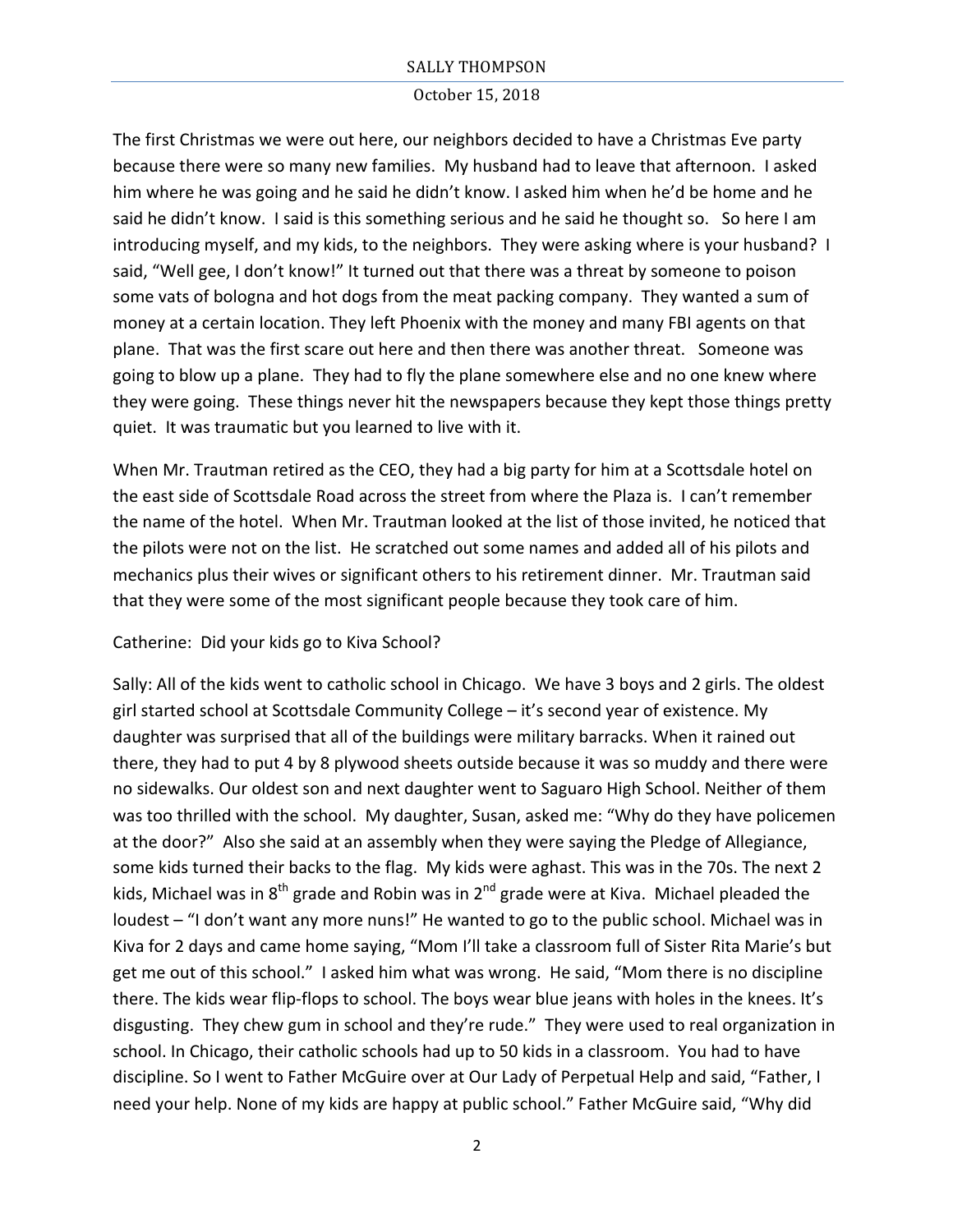#### October 15, 2018

you do that?" I told him that I figured we were taking them out of their comfortable environment and putting them in a place they didn't know. I thought at least I would give them some comfort and I told Father McGuire, it didn't work. Father McGuire said that he would make a deal with me. He said, "The school is full but I will tell the principal that she's got to take 2 more in provided that you take the 2 high school children over to Gerard Catholic High School." Gerard was over on 44 Street and Thomas. Father Gerard was the first Catholic ordained priest here in 1877. His first mission was in Florence, AZ. He helped build St. Mary's downtown and St. Mary's in Tempe. He was a diocesan priest. The sister school to Gerard was Bourgade Catholic High School on the west side of Phoenix. Both schools are named after priests. When my youngest, Robin, went to high school, Gerard was set to close within the four years, so he went to Scottsdale High School.

Catherine: Did you any of your family move out here too?

Sally: My mother came out here about 8 months after we came out. My dad had passed away the year before. My mom was a young 66 at the time. She was born in 1907. Her parents were still alive living in Chicago along with my brother and his family. Plus there were many aunts, uncles and cousins all living in Chicago. My brother and his family would take care of her but he has 6 boys. My mom really needed to think about what the future held for her. When my mom told my grandmother about moving to Phoenix, she said, "What, go to Phoenix  $-$  yes  $-$  right now! I'll start packing!" She was so excited because they had spent a couple of winters out here and loved it. So they all came out and bought a house in Scottsdale where my mom lived with my grandparents. Then grandma had breast surgery a year after. She didn't tell my mother she had cancer until the night before they were going back to visit in Chicago. Grandma didn't come through the surgery too well. Grandpa celebrated his 90<sup>th</sup> birthday out here. He was totally blind. We baked him a cake, which was sitting on the kitchen table. He came into the house laughing and joking with the kids when he lost his balance. While trying to catch himself, he put his hand right in the cake! He felt so badly but we told him that it was his cake – don't worry about it! After that my mom was worried that she couldn't afford the house in Scottsdale by herself. My husband said she better live with us. We switched around the bedrooms and my mother lived with us for 35 years. She lived to be 101.

If I can digress, I have a story to tell about my mother. Grandma drove until she was 93. We had 8 of us living in the house and 8 cars. For my husband to get out in the morning, everybody had to have their car parked in the right spot. Sometimes, he would have to leave the house at 3 am if he had an early flight. Grandma's spot was on the far side of the acreage so that she wouldn't bother anybody and nobody would bother her. It was October and I was doing a workshop in Miami-Globe for the school district up there. My husband went up with me because I was traveling with a lot of books and needed his help. Everything was fine when we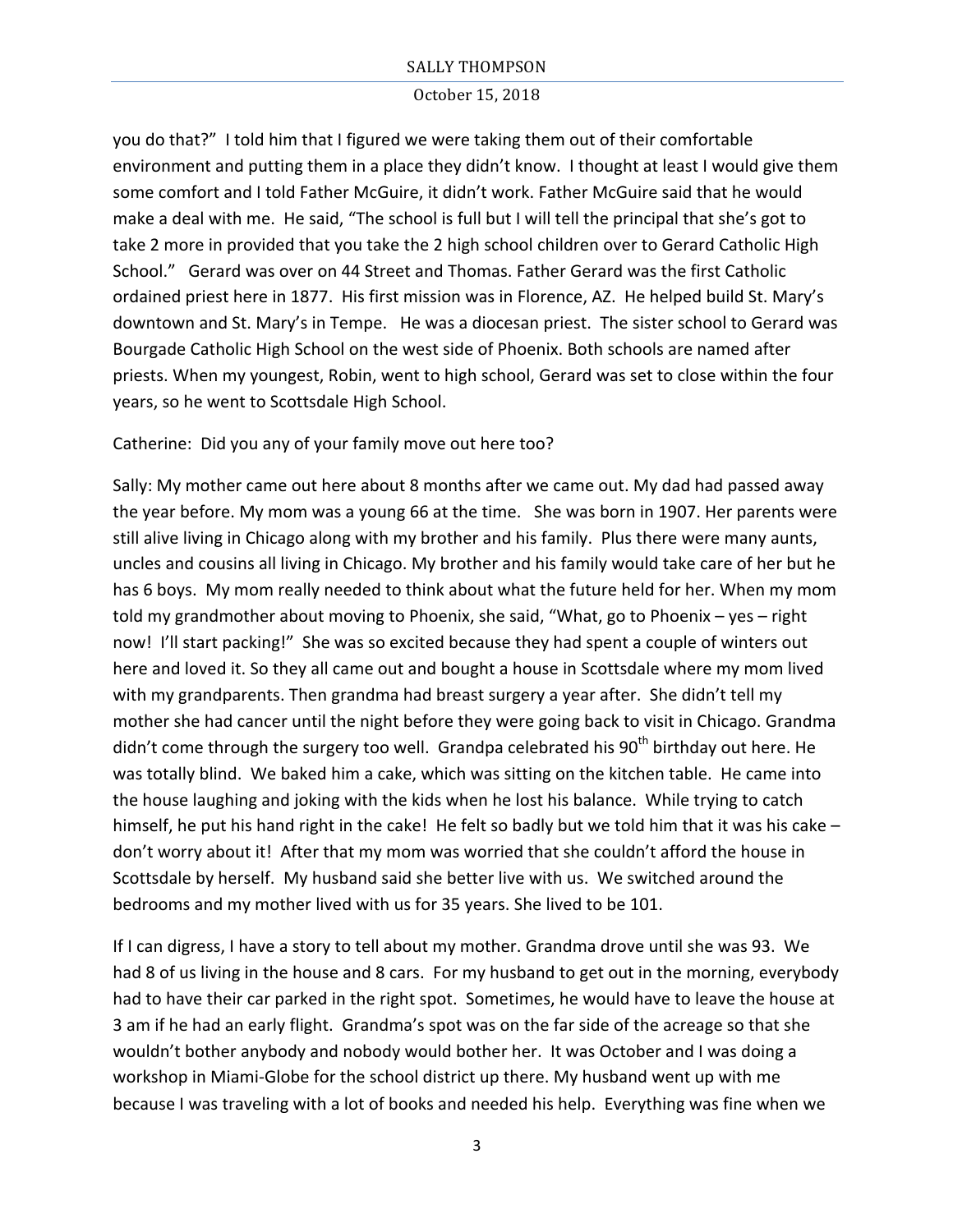#### October 15, 2018

got home. I saw grandma and asked about her day. Grandma said, "It was wonderful." So we sat at the table for dinner and then when we got up to do the dishes, there was a knock at the side door. I went to answer it and there were 2 Paradise Valley Policemen standing there. I said, "Yes can I help you?" They said, "Yes, we have a warrant for the arrest of Marjorie Janisch. Is she here?" My heart went *blip.* I said, "My mother - my 89-year-old mother - you have a warrant for her arrest?" They said, "Yes, is she here?" I said, "Yes, we are here doing dishes." So I went and got her. I was thinking oh my goodness; I have never had the police come to the door for any of my kids but my mother! I was beside myself. I said, "Mom, you didn't say anything today." So we go outside and they start talking to her asking if she was driving her car today. She said yes. The cops asked, "Were you involved in a hit and run?" She said, "Well know, not really." "Did you hit someone?" "Yes" "Were you driving down Tatum and making a left hand turn on Lincoln?" The cops said, "Well you hit somebody." Mom said, "Oh ya I did." The cops replied, "But you didn't stop to find out if everyone was alright?" Well she looked at them and she said, "Ya know, if that man was any kind of gentleman, he would have gotten out of his truck to see if I was okay, but he didn't and we were in the inside lane with 2 lanes of traffic. Do you think I am an idiot that I am going to get out of the car in front of all that traffic?" The cops were looking at her and I'm thinking mom where did that come from? She was really upset and determined. The cops said, "We have this warrant. Where is your car?" Mom responded, "It's over there." The cops asked, "Well what is it doing over there? Are you hiding it?" Now it was pretty dark out and they said, "We want to see your car. We still don't know why you put it over here." By this time, there was only one kid at home so there wasn't much car movement. Now mom could have parked closer but she stayed in her usual parking spot. She liked it over there. Now the cops had to pull out flashlights to find out what the damage was. They walked around the car shining their lights looking for damage. They ask her more questions. "Did you take this car into a shop today? Did you have it worked on?" She said, "Well no, why would I do that? There's nothing wrong with it." They said, "Are you sure? Did you have it painted?" "Why would I have it painted? There's nothing wrong with it." The cops asked, "Where did you hit this guy?" She said, "My side view mirror. My side view mirror tapped his side view mirror. There's nothing wrong with my side view mirror." So they looked at the side view mirror and there was a little bit of white paint on it. So the cops held a powwow and came back and said, "Is that all you did?" She said, "Yes that's all I did to him." They said, "Don't worry. We'll have the warrant taken away. We'll call the insurance company." They didn't say it but you know what they were inferring - that whoever this guy was in the pickup truck obviously had some bad damage before my mother even came near him and was going to collect on this little old lady who wasn't going to be able to handle herself. I thought good for you mom. The police couldn't have been nicer. After they got all of the facts, they asked to barrow the phone to call the police station to get rid of the warrant and called the insurance company.

4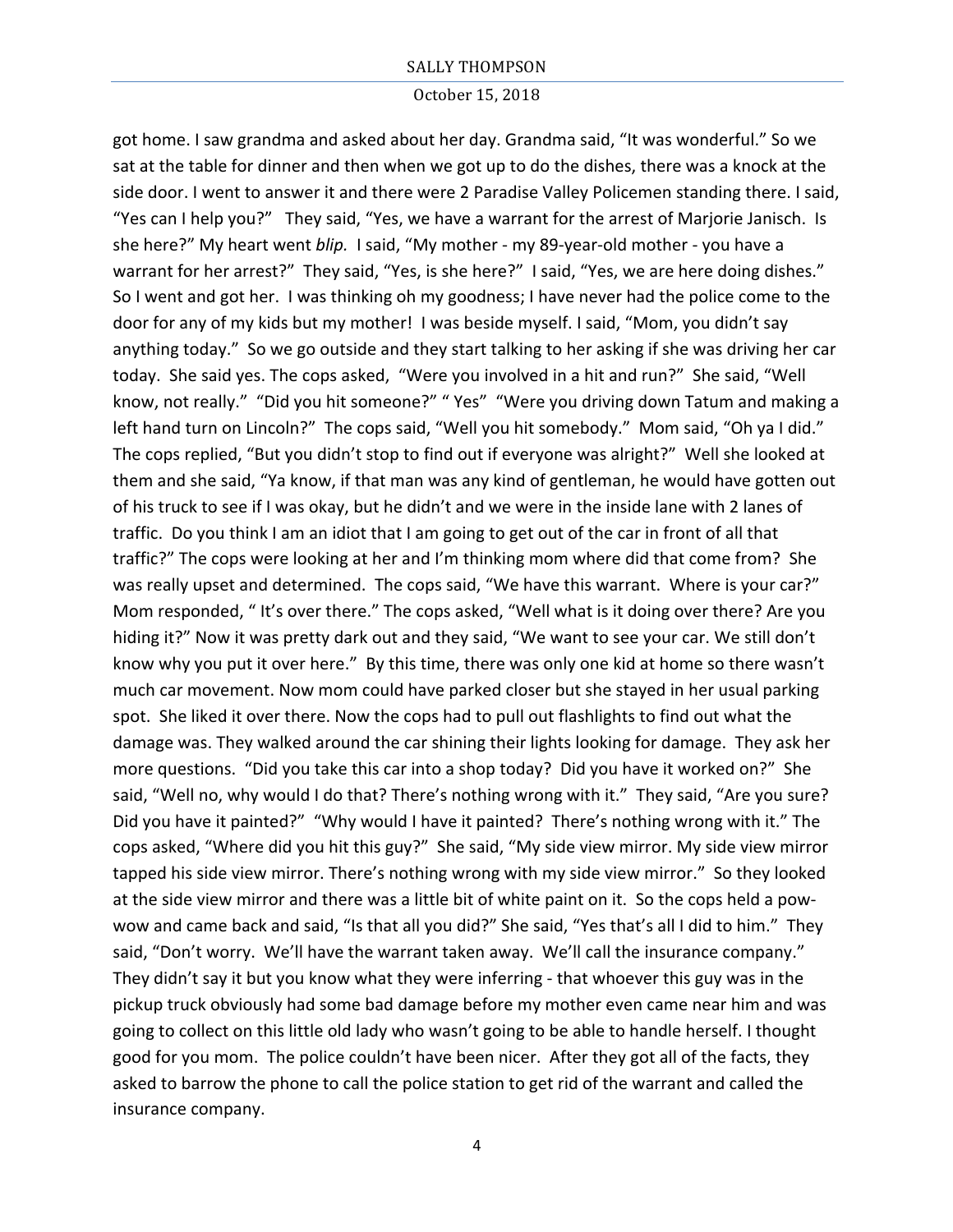Catherine: Did you work outside of the home?

Sally: The first year we were here in Arizona, I did not work. I was not happy out here to be quite frank. I had a complete life in Chicago with a big family. I was working as a school librarian. I didn't want to come out to the desert. I didn't like the heat in the summer. Coming from Chicago where everything was paved, I would drive here on roads with ditches on the side of the roads. I still don't like the heat but I have since grown to appreciate the desert.

Then in 1972, I was hired as a Librarian at St. Theresa's. I was there for 8 years. At St. Theresa's, I was connected with the Balsz School District because the federal government gives money to schools earmarked for books. The money was allotted per child in each school assuming you met the requirements. In Arizona, the public schools handled all the money for both public and private schools and the Balsz School District handled the money for St. Theresa's. The Balsz School District is an old district that was started in 1888. Balsz was a German farmer and the wife wanted the kids educated and there was no school there so the wife started the school.

Because of the federal money, I had to work with the Balsz School District, which had 4 schools at the time. After I left St. Theresa's, I went to work for the Balsz District. I liked to read to the kids and at St. Theresa's they wanted me to shelve the books. I would bring in speakers and authors. At one time I had an author speak at St. Theresa's and invited the superintendent from the Balsz District to have lunch with the author and teachers. That is when the superintendent saw what I was doing and was very impressed. He hired me. I found my niche at Orangedale School and loved it. I also served on a lot of national committees then. I would review all new books. I served on a Caldecott Committee and several other committees along with chairing some committees for the best books of the year. I had every book that I wanted at my fingertips. Because I got so many books from publishing houses and I could put them into the library, the money I got from the school districts, I used to buy resources like encyclopedias. The librarians around the area were in tune with what everybody else was doing. We collaborated a lot with programming where we shared information.

I retired in 1999 from the Balsz District and then went to work as a librarian for Pope John II Catholic School on 60<sup>th</sup> south of Bell Road. I was there for 7 years. With me came the books I still had at home from all the books I had reviewed nationally. We started out with 15,000 books. I gave them all to Pope John School. I was 72 years old when I retired. The principal, vice principal and I all retired the same year. I wasn't going to train another principal! So when they retired, I retired! That was in 2007.

Catherine: Where did you go to college?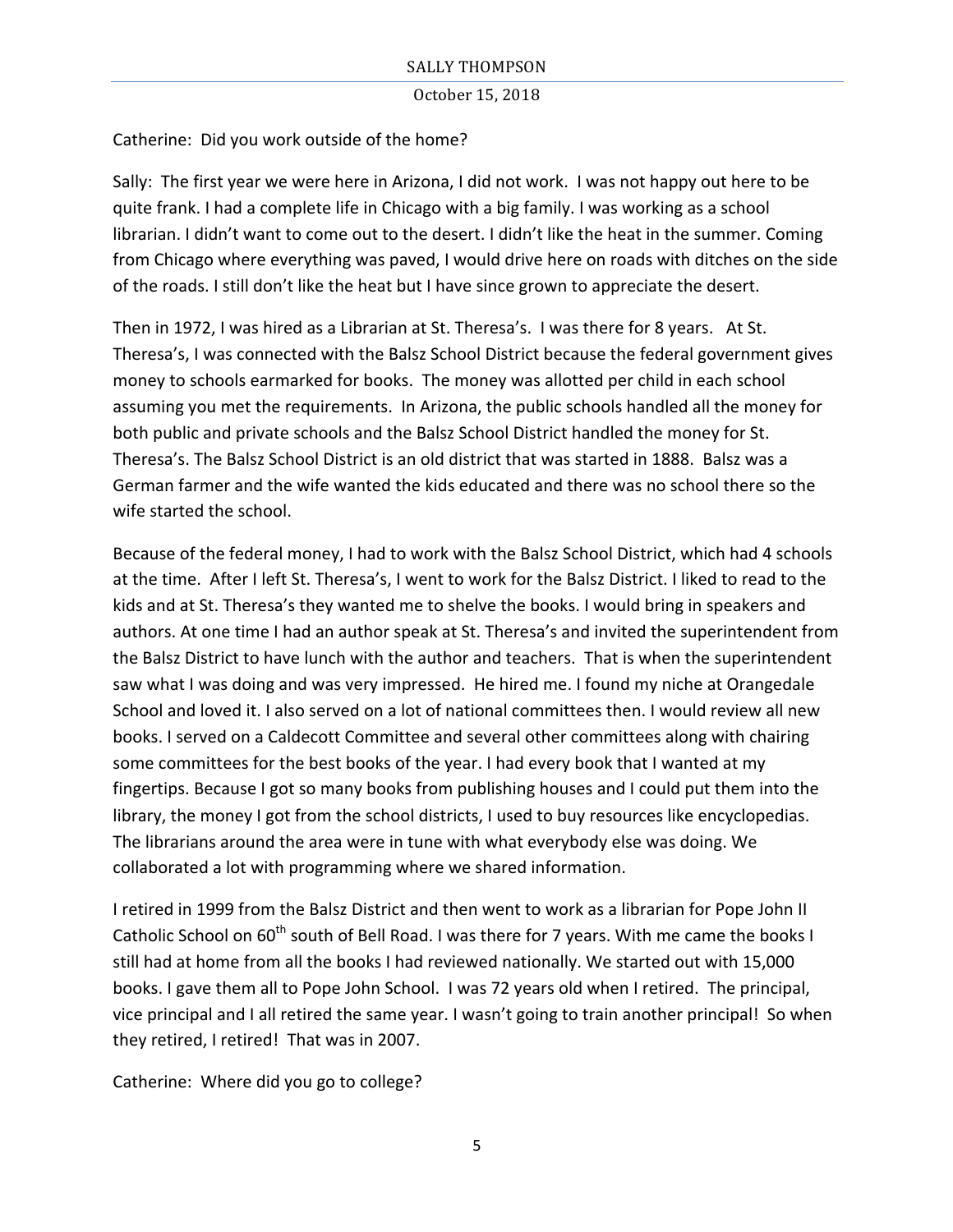### October 15, 2018

Sally: I started my undergraduate degree at the University of Illinois and then finished at ASU. In the early 1980s, I got my masters degree in computer science from Lesley College in Cambridge, Massachusetts. Computers came into the library and I knew nothing about computers. If you didn't go to school, you were going to be left behind. Our instructors flew in from MIT to teach us on the weekends. There were about 18 of us. It was a 2-year course. We were the first ones to do this masters program.

Catherine: Did you ever work at OLPH?

Sally: I didn't volunteer much while I was working though I always found time to volunteer a little bit. I did volunteer at OLPH the first year we were here. I volunteered and taught 2<sup>nd</sup> grade for a couple of weeks while one of the teachers was sick. Before they had an art program, when my youngest was in  $7<sup>th</sup>$  grade, I taught art to  $7<sup>th</sup>$  graders that year. We did batik. We had to take the ironing board outside to get the wax off of the cloth because they didn't have a room to put us in. When my granddaughter, Alex, went to Kiva, I volunteered in Kindergarten to share books with the kids. I went in once a month. The teacher gave me an hour to work with the kids and read them stories. Alex is 16 now.

Catherine: Do you have other grandchildren that live in the Town?

Sally: I have 2 grandsons that live in Scottsdale besides Alex and one great grandchild. The 2 grandsons are dentists.

Catherine: How did you get involved with the Old Mission Church and the Camelback Cemetery?

Sally: After I retired in 2007, I became a docent at the Old Mission Church. They were opening it back up after being shut down as a church since 1956. As docents, we had programs that people would attend. Many of the ancestors of the Mexicans who built the Mission would come and they would tell their stories about what it was like out here. The Mexicans who worked on the Mission were parishioners. We got to know them and learned a lot of the history.

For the 75<sup>th</sup> anniversary of the Mission, a group of us docents got together and formed the history committee. After, we decided to stay together and write a book about the Mexicans who built the Old Mission. It's a terrible way to write a book but that's what happened. I said that I could do the typing. I'm not a writer. I am a critic. I'm a reader but I am not an author. One of the group members has her doctorate in research from ASU so she is the one that did the research. In the beginning, we thought we were going to write a story about the church. As the months progressed, we decided that the church was just a building. It's the people we need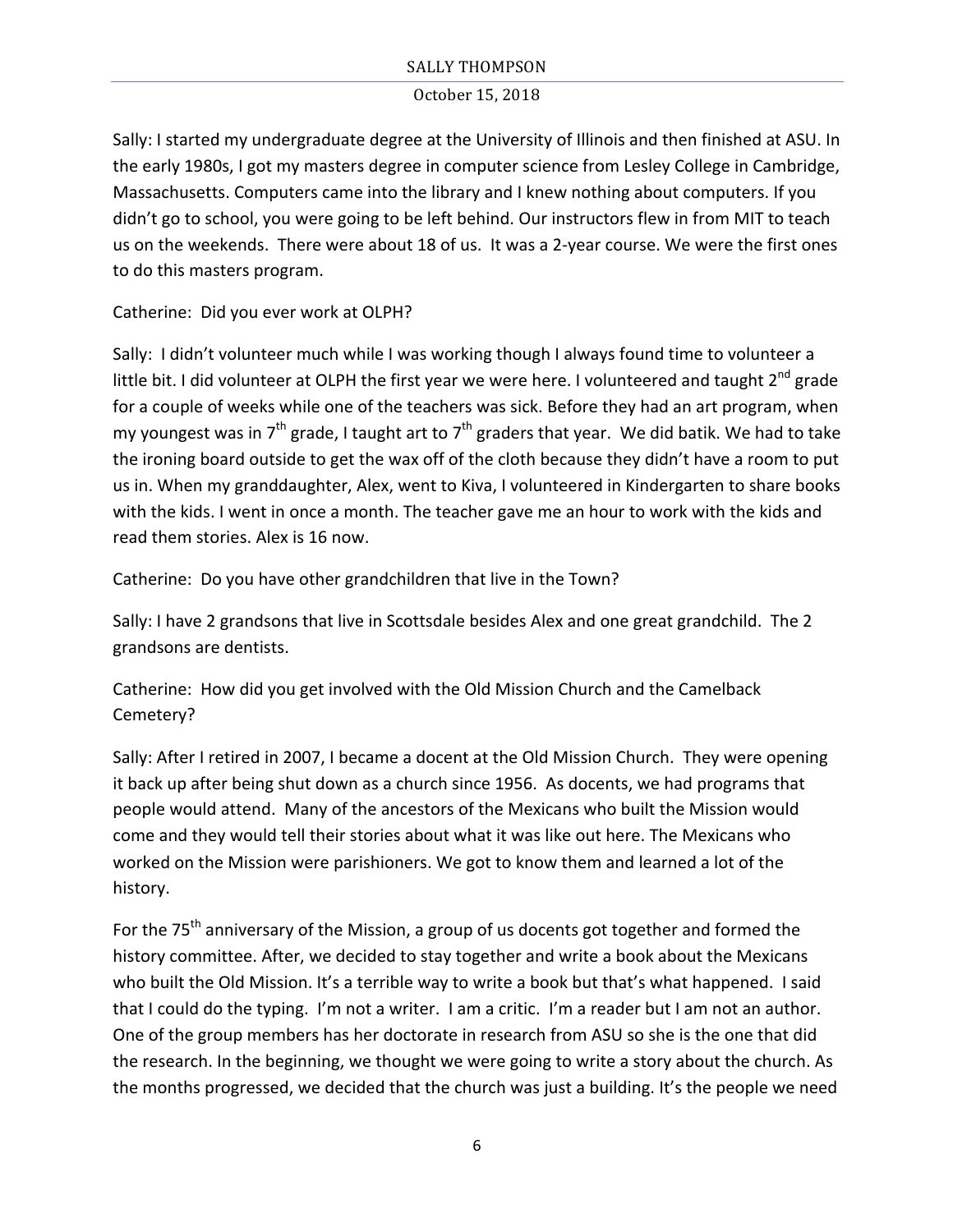to write about. We had the legacy there in the church that they built but it's how they did it and what they did. How they worked together. Karen, the researcher, thought it was interesting that we didn't have anything about prejudices. I said they never talked about it. Karen asked, "Don't you think we need it in there?" I said, "Why?" Karen said, "Because it was there." I said, "Most people know that prejudice is around. They aren't going to think just because it's not here that there is no prejudice." I asked Karen, "Have you heard any of the Mexicans say anything about prejudice?" Karen said, "no." I said, "Neither have I."

The Mexican parishioners built the Old Mission Church on the corner of Brown Avenue and  $1<sup>st</sup>$ Street. It became Our Lady of Perpetual Help Church. It was the first parish in Scottsdale. In 1956, after WWII and Motorola came in, it was too small for the congregation. They built the second church on Miller and 2<sup>nd</sup> Street. The Old Mission Church is still owned by the Parish.

The Mexicans were coming to work in the cotton fields or the citrus orchards, which didn't pay too much. So they really had nothing. They shared everything with each other. The people there wanted a church. They had been here maybe 12-15 years without a church. They would have to ride horseback either to Tempe or Phoenix. As it became known that there was a settlement of Mexicans that would like to have a priest, periodically someone would come. The congregation was mostly Hispanic. The first 2 priests came from Ireland. Father McGuire stayed for 40 years. They used the Little Red School House to say mass. Sometimes they said mass under the trees and sometimes it was in basement of Johnny Rose's pool hall, which is now Mexican Imports owned by the Songs – the Chinese family.

Then Father Davis came along and said maybe we could get a church started. The Bishop of the Diocese bought 3 lots in Scottsdale in 1926. He said that was all he could do. He didn't have any money for a church. So the people collected \$250. This was getting close to the Depression. It was the late 1920s. The church was completed in 1933. The women made tamales to sell. They did what they could do. The men made the adobe. They started at the end of the property digging and using the dirt back there. They finally realized that if they continue digging, they were going to have a hole in the ground that could never be filled. When our committee interviewed George Cavalier III, he said that there were a couple of cars buried there in the back. He knew because his grandfather and great grandfather told him. They did an archeological search when they added on the last piece of the building back there this past year. They didn't find anything but I don't think they went deep enough. They eventually dug for the adobe at Schrader's Pond at Indian School and Hayden. Schrader's Pond was named for the family that farmed there in the early 1930s and 40s. Bill Schrader was the  $3^{rd}$  mayor of Scottsdale. He is known for taking the Indian Bend Wash and creating the Green Belt. They would cart the adobe over to the Mission site. I am just in awe of what they did.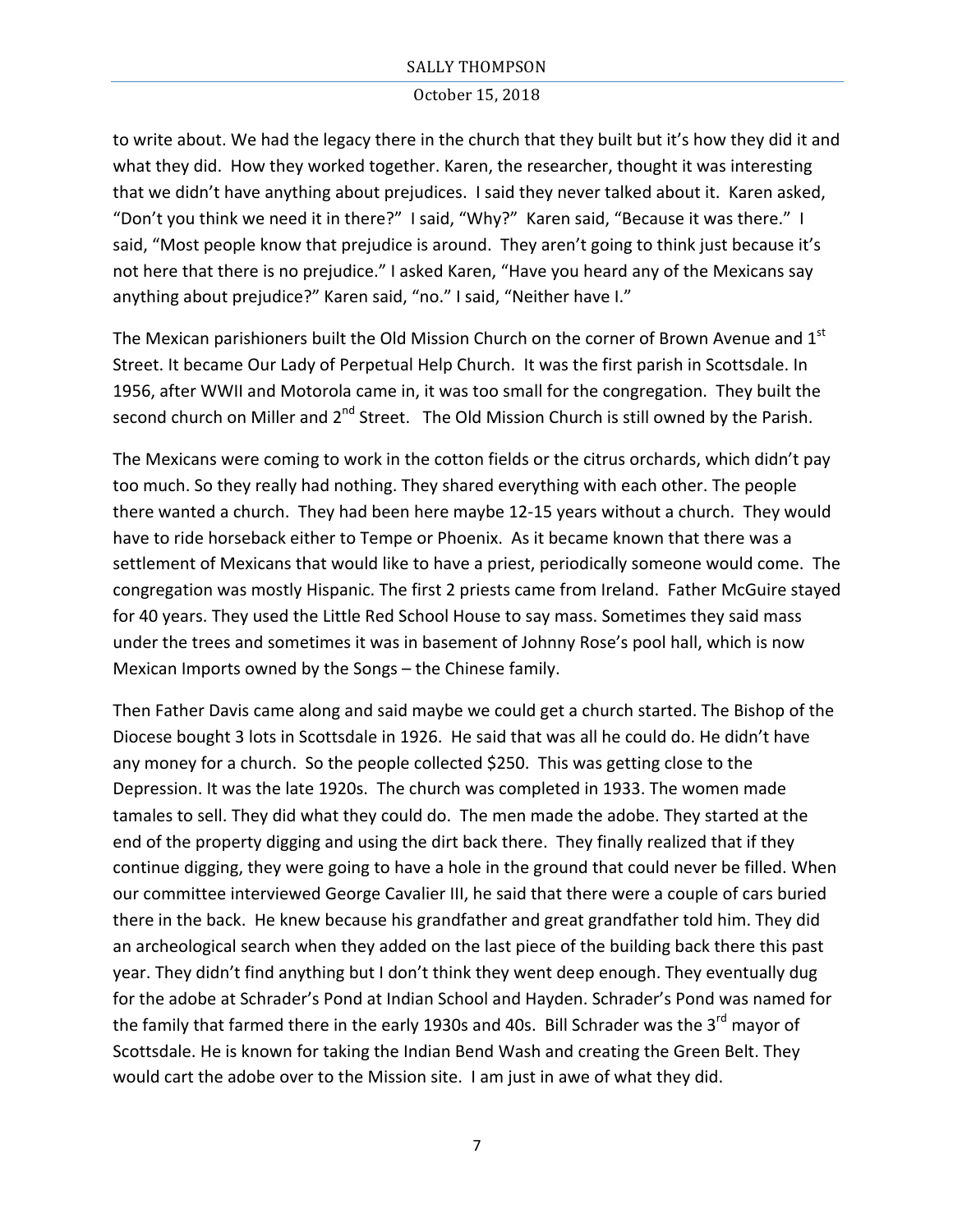### October 15, 2018

Robert T. Evans, the son of Jessie Benton Evans, was the architect for the Mission. He was a builder and an architect and he worked with adobe and Mexican tile. Jesse Benton Evans was an internationally known artist and in 1911 she bought 40 acres where the Phoenician is now. She was from Chicago and came out here for her health. She built a beautiful house and the Mexicans helped her build it. She turned it into an Italian villa. She studied art over in Italy. She had been all over Europe with her paintings. She was having soirees in the early 1920s with all of these famous people. Her house is no longer standing. All that is left of her Italian villa is the bell towers from the Jokake Inn. She gave her son 14 acres of her original 40 acres and he built the Jokake Inn. Some of the Mexicans came to work for her. One became her chauffeur. One of the sons of one of these Mexicans, who worked for Jessie, gave his father a bible as a gift for Christmas and he still has it. He also has a letter that his father got when Scottsdale became a town in 1951.

About 2000, Scottsdale wanted to label their historical buildings and the Old Mission was one of those buildings. It was built in 1933 – all adobe. Scottsdale felt that this was a building that was going to draw tourists. The church wasn't sure what to do with it because it was being rented to the Scottsdale Symphony for \$1 a year. They were using it as a practice hall. The Symphony took it over in 1973 to about 2003. They didn't want to leave. By that time, Scottsdale had it labeled a historic building through the Scottsdale Park and Rec and it was on the historic register. 

The church didn't have enough money to fix it up. The Scottsdale Historic Committee helped a great deal to get the grants that were needed. I think they got 2 grants for about \$300,000 each to help renovate the structure. The bell tower was falling apart. In 2018, it is now a historic building registered with the state. When I became a docent at the Old Mission, it was extremely fascinating to meet people from all over the world who came here to visit. The tourists see a sign that reads Old Adobe Mission 1933. They all said, "That's not old!" So you have to explain to them that in 1900 there were only 70 people in Scottsdale. Then everything begins to click.

I was at a birthday party for one of the retired priests. Paul Messinger was sitting next to me and another guy was sitting on the other side. He asked Paul Messinger how Jack Rabbit got its name. Paul said, "Tell me." I just heard that there was a man that lived on that road and he had company coming. The company didn't know how to find their way. The guy said, "I'll tell you what; I'll take a pole with a sign out there that will say Jack Rabbit and put it out at the road." That's how Jack Rabbit got named. Paul said, "You're right."

Kathryn: We were told that the Black soldiers would do their training in that area and named the roads after the things they saw – Cactus Wren, Jack Rabbit, etc. So maybe this guy knew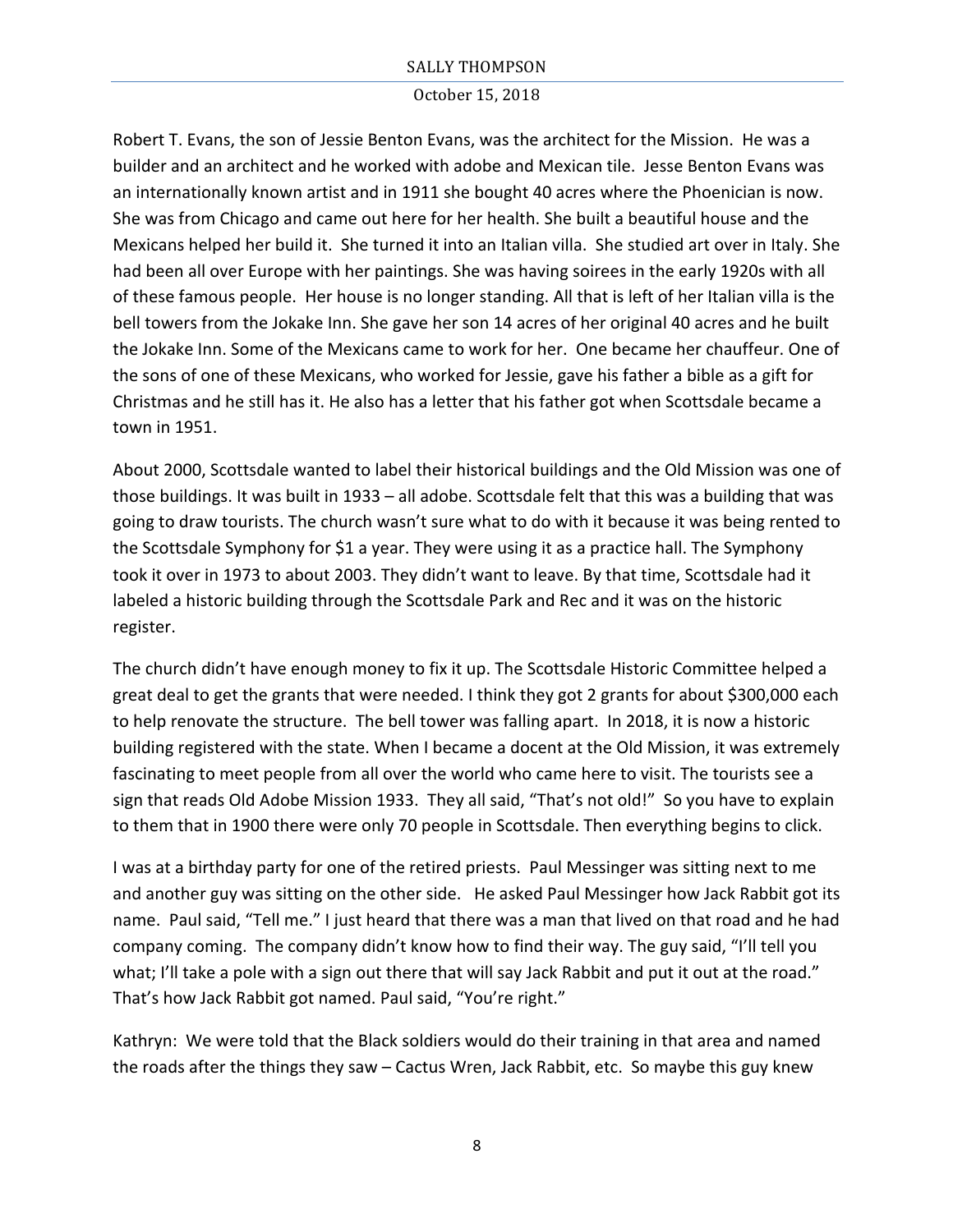that they called it Jack Rabbit but no one had put a sign up until he did to let his guests know they were on the right road.

Catherine: Tell us how you came to discover these Mexicans were buried in the Camelback Cemetery.

Sally: When I walked in the morning, I would always go by the cemetery on McDonald. My father made cement burial vaults - Chicago Hercules Cement Burial Vaults. He took over the business when his father died at a young age. My grandfather patented the cement vaults for burial grounds. So I have been playing in vaults and cemeteries for a long time. My family roots go back so far in Chicago. When I was a little kid, my uncle was killed when he was 7 so my grandmother was still feeling the pain. Every week she went to the cemetery and took care of the grass or moved the snow. That's what people did. They took care of the cemetery. So it was not uncommon for me to go to the cemetery a couple times a month. Because of my dad's business, I was always hearing about cemeteries. When he closed his business, my grandmother and her sister were still alive. My father took the last 2 vaults that he made and had them buried in their plots in the cemetery so that when they died, they took those vaults up and were buried in the vaults he had made. This was near Clark Street and Lawrence Avenue – pretty much north side of Chicago. I had an uncle who was an undertaker. We used to play hide and go seek in the viewing rooms when no one was there. We even put on a play a couple years in a row and charged. The money that we made, we donated to charity. We bought food baskets for the poor. That was our claim to fame with our plays there.

Then I put it all together. Looking at all of the research coming in for our book - death certificates with burial sites, so many of the early ones kept saying Camelback Cemetery. I thought there are people buried right here. I am here 47 years and I didn't even know the name of that cemetery. The majority of those buried at Camelback Cemetery are pioneers that we can identify.

Catherine: For those that you know are buried at Camelback Cemetery, are those graves marked?

# Sally:  $No$  – only a few

Catherine: So these Mexicans that you have identified, you only know that they are buried somewhere in that cemetery.

Sally: The markings are so bad over there that you can't tell any more.

Catherine: For the relatives that are still alive, they don't remember exactly where their family is buried?